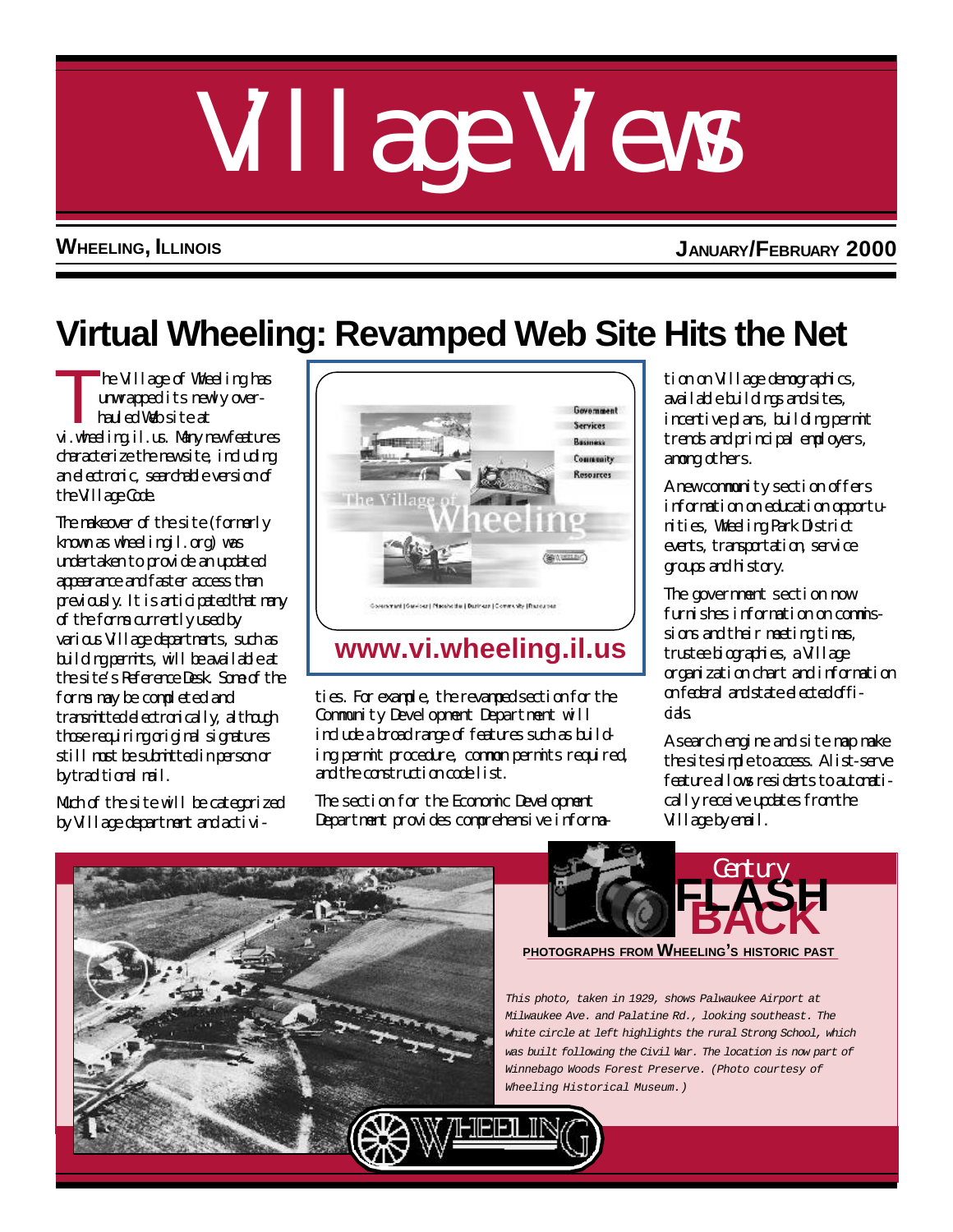#### **Village Views JANUARY/FEBRUARY 2000 PAGE 2**





*No snow, no sleigh. Santa and Mrs. Claus arrive at Village Hall on the float pictured at right, as Rudolph stays in the barn.*

**Children's Smiles Brighten Third Annual Festival of Lights**

 *One of Santa's admirers pays her respects to the seasonal hero in the photo at left.*



## **Minding Your Mailbox**

Mailboxes can fall victim to the snowplow. Nonetheless, the Village will repair or replace mailboxes and posts damaged by snowremoval operations, provided they are properly installed and in good condition before the snow flies.

Be sure the front of the mailbox is 6-12 inches from the back of the curb, and the bottom of the mailbox is 42 inches from the top of the curb back. The post, made of 4"x4" pressure-treated lumber or two-inch diameter steel or aluminum, should be embedded in a concrete-filled hole that is 12 inches in diameter and 24 inches deep.

Damaged posts will be replaced with a pressure-treated 4"x4" wooden post or two-inch diameter steel or aluminum post meeting Village standards. When decorator mailboxes are damaged beyond repair, the Village will reimburse the cost of materials (about \$30) only.

### Briefs and Announcements

#### **Child Safety Seat Inspections**

Less than six percent of 136 child safety seats examined during a recent inspection at the Sam's Club-Wal-Mart parking lot were properly installed. The event, organized by the Wheeling Police Department, revealed that the figure was sharply lower than the national average of 20 percent. It was sponsored by the Village's Safe Communities Project, the Safe Kids organization and Stasek Chevrolet. The inspection followed a similar public-inspection day held at Lutheran General Hospital in Park Ridge, which was also conducted by the Wheeling Police Department.

"Results such as these illustrate the need for more such events and the necessity to certify even more technicians," said Corporal Michael

Rompala, who holds an inspection certification from the National Highway Traffic Safety Administration.

#### **Community Drive Collects 39 Units of Blood**

The November 10 Wheeling Community Blood Drive collected 39 units of blood for LifeSource, the blood center. It is estimated the 39 units will help 127 people in need of blood. The Wheeling Board of Health has extended its thanks to Hackney's, Don Roth's, Wa-Pa-Ghetti's Pizza, Crawdaddy Bayou, Bob Chinn's Crab House and Market Square restaurants for their donations. Gift certificates and coupons are used to thank blood donors for their participation.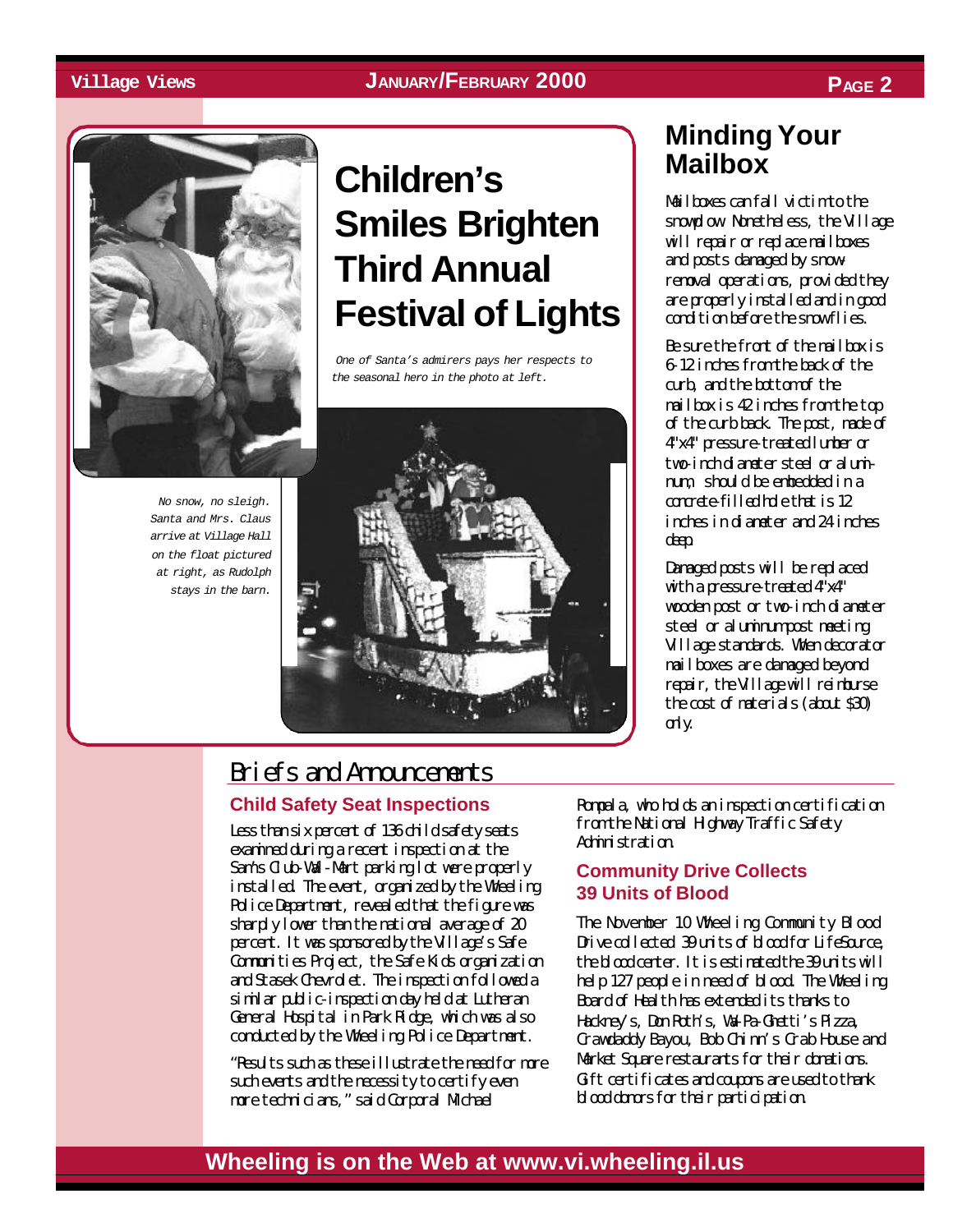#### **Village Views JANUARY/FEBRUARY 2000 PAGE 3**

# **It's That Snow Plowing Time of the Year** *"Please do*

When the snow starts to fall, the Public Works Department activates its Snow and Ice Removal Plan. Exactly what happens under the plan depends on the amount of precipitation that has fallen, what's predicted to fall, the temperature, the expected duration of the storm, and moisture content.

Both plowing and salt-spreading operations help control winter road hazards, with Village crews spreading more salt at intersections and around curves. The effectiveness of salt depends on traffic volume, pavement type (concrete or asphalt), shade patterns and temperature. Salt is less effective when the temperature dips to 25 degrees (F) and may have no effect at all in very cold temperatures.

Not all roads within the Village are maintained by the Public Works Department. Questions about certain highways should be directed to the agencies responsible:

● Illinois Department of Transportation (IDOT) 847-705-4222 — Dundee Rd. (Rte. 68), Elmhurst Rd. (Rte. 83), Mlwarkee Ave. (Rtes. 21/45), Milenry Rd. (Rte. 83), Palatine Rd., Wolf Rd., Aptakisic Rd.

● Cook County Highway Department, 847-827- 1164 — Lake-Cook Rd., Wheeling Rd. (south of Palatine Rd.), Schoenbeck Rd., Hintz Rd., Camp McDonald Rd., Buffalo Grove Rd., Old Buffalo Grove Rd., Weiland Rd.

#### **Snow Reminders**

● Please do not shovel or plow snow and ice



onto any Village street or public sidewalk. Fire hydrants also must be kept unobstructed for safety.

● Be sure to remind children playing in snow to keep well away from streets, which may be plowed at any time.

● Parking bans go into effect when snow reaches a depth of two inches and until plowing is finished.

● Removing snow and ice from sidewalks is the responsibility of every owner, occupant or anyone in charge of a building.

*not shovel or plow snow and ice onto any Village street or public sidewalk."*

## **When the Mercury Falls, Guard Your Pipes**

Falling winter temperatures are potentially hazardous to your home's plumbing. Pipes located on outside walls and those in basements and crawl spaces are especially vulnerable. If they freeze, they can burst and lead to extensive damage and expensive repairs.

The Department of Public Works offers these suggestions to keep pipes intact and water running.

● Water meters —Wrap indoor water meters located in unheated areas, such as a crawl space, with foam insulation or heat tape. Check your meter periodically to ensure it doesn't have cracks or leaks.

If you have an outdoor meter pit, make sure the lid isn't broken or missing. The top of the meter pit lid should be level with the ground to prevent cold from penetrating on the side. Install a layer of insulation just below the meter pit lid.

Check to make sure the shut-off valves to your water meter are working properly so you can shut off the water in case a pipe bursts. Mark the valves with a prominent tag and be sure everyone in the house knows where the valves are and how to operate them in an emergency.

● Eliminate drafts— All crawl-space vents and doors should be closed, and broken or cracked basement windows should be repaired. Make sure that basement doors and windows form a tight seal when closed to keep out cold air.

● Insulate pipes— Insulating pipes in unheated areas of your home, including the crawl space, is inexpensive insurance against ruptured pipes. You can find good pipe-wrapping materials at hardware or building-supply stores.

● Leave faucet running— If you've experienced frozen pipes in the past when temperatures stayed near zero, keep a trickle of water running continuously from a cold-water tap. This will ensure that the water keeps flowing and the pipes don't burst. Keeping sink vanity or cabinet doors open will let warm air circulate around pipes located against outside walls.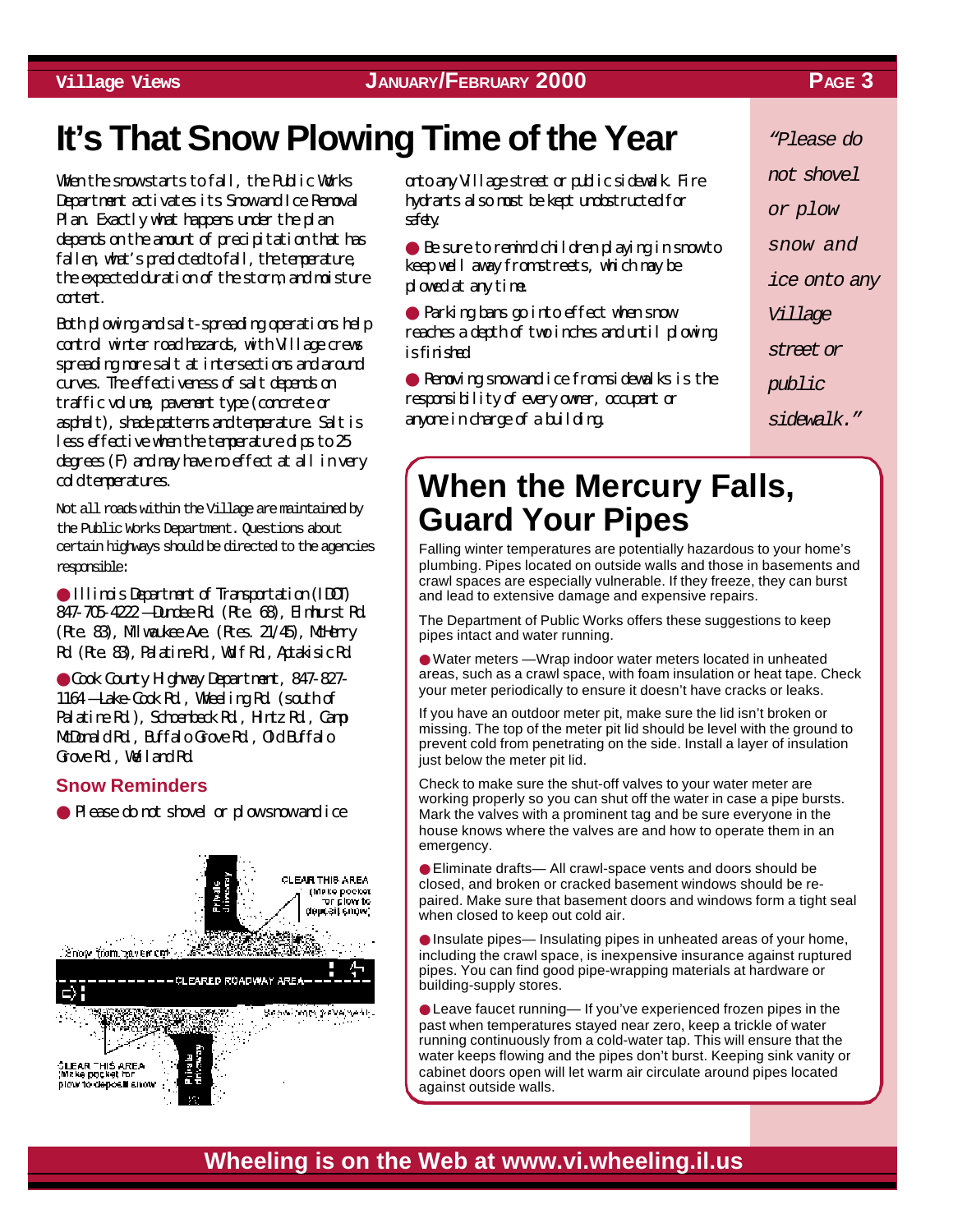## **New Brochure to Tout Wheeling Benefits**

The Economic Development Department is readying a

new promotional brochure to promote the advantages of locating a business and living in Wheeling. It will replace a fiveyear-old packet that had become outdated.

Chock full of information about economics, demographics and other data, the brochure will be aimed primarily at businesses seeking to situate in the Village. However, it has been designed to be flexible enough to provide appropriate information for anyone with questions about Wheeling.

Built around a pocketed cover, the brochure will contain the Village's 1999 Fact Book,

also produced by the Economic Development Department. The Fact Book contains such information as education, public recreation, utilities, transportation, and community-wide services and assistance.

While the brochure's primary focus is business, it can be customized to include materials from the Chamber of Commerce, Village departments and other pertinent information. It will also be used to orient new and prospectiversidents

## **[Citizens Police Academy](http://wheelingil.gov/Services/Police/CitizensPoliceAcademy.htm) Scheduled for February**

The first Citizens' Police Academy of the new millennium will open Wednesday, February 2. The 10-week course will give residents and those employed within the Village a firsthand look at police operations ranging from traffic stops and court procedures to evidence collection and crime prevention.

The academy is intended to educate citizens about the role of law enforcement in the criminal justice system and increase understanding about the tasks performed by police officers. The instructors are police officers and other personnel, who teach in their areas of expertise.

The academy is open to anyone over 21 years of age who works or lives in the Village. Applicants are required to submit to a criminal background check before being accepted into the program. Applications are available at the Police Department, 255 W. Dundee Rd., or on the Village's Web site (www.vi.wheeling.il.us).



# **Economic Development C Includes Market Study, Br**

W heeling's new Economic Development Commission has had a busy and produc tive first year of activity, Chair John R. Flanagan reported.

The Commission started with a market study to assess the Village's competitive position and recommend opportunities for development. "It has improved our understanding of the market-

place. We have a better idea of what businesses are looking for and which of our properties provide the best opportunities for development," Flanagan said. The study was presented to the Village Board in October.

A new Village brochure, (see adjacent story) completed in December, targets the attraction and retention of businesses. It was created to dovetail effectively with the Village's redesigned Web site as a source of information about Wheeling's development opportunities.

"We have many outstanding development opportunities in Wheeling," Flanagan said. "The Commission's challenge now is to provide the resources that will enable the Economic Development Department to market the Village effectively and aggressively. The market study, brochure and enhanced Web site give the Department some important tools."

Development of the Milwaukee corridor TIF (Tax Increment Financing) district has been one of the Economic Development Department's major concerns. TIF is an instrument to promote economic development of high-priority areas through financing of public improvements and provision of economic incentives.

#### **Designate Additional TIF Districts**

The Economic Development Commission believes Wheeling should designate additional TIF districts along Milwaukee Avenue, according to Flanagan. The market study recommends some alternative sites for consideration.

Other Economic Development Commission activities include advocating construction of a second track for the Wisconsin Central railway tracks. With only one track, Metra cannot bring trains to Wheeling from Chicago in the morning as commuters travel into the city. "Double-tracking would

# **Village Views JANUARY/FEBRUARY 2000 PAGE 4**

**Economic Com John** 

**Denise Ken William Frank Dav William Bru Tor**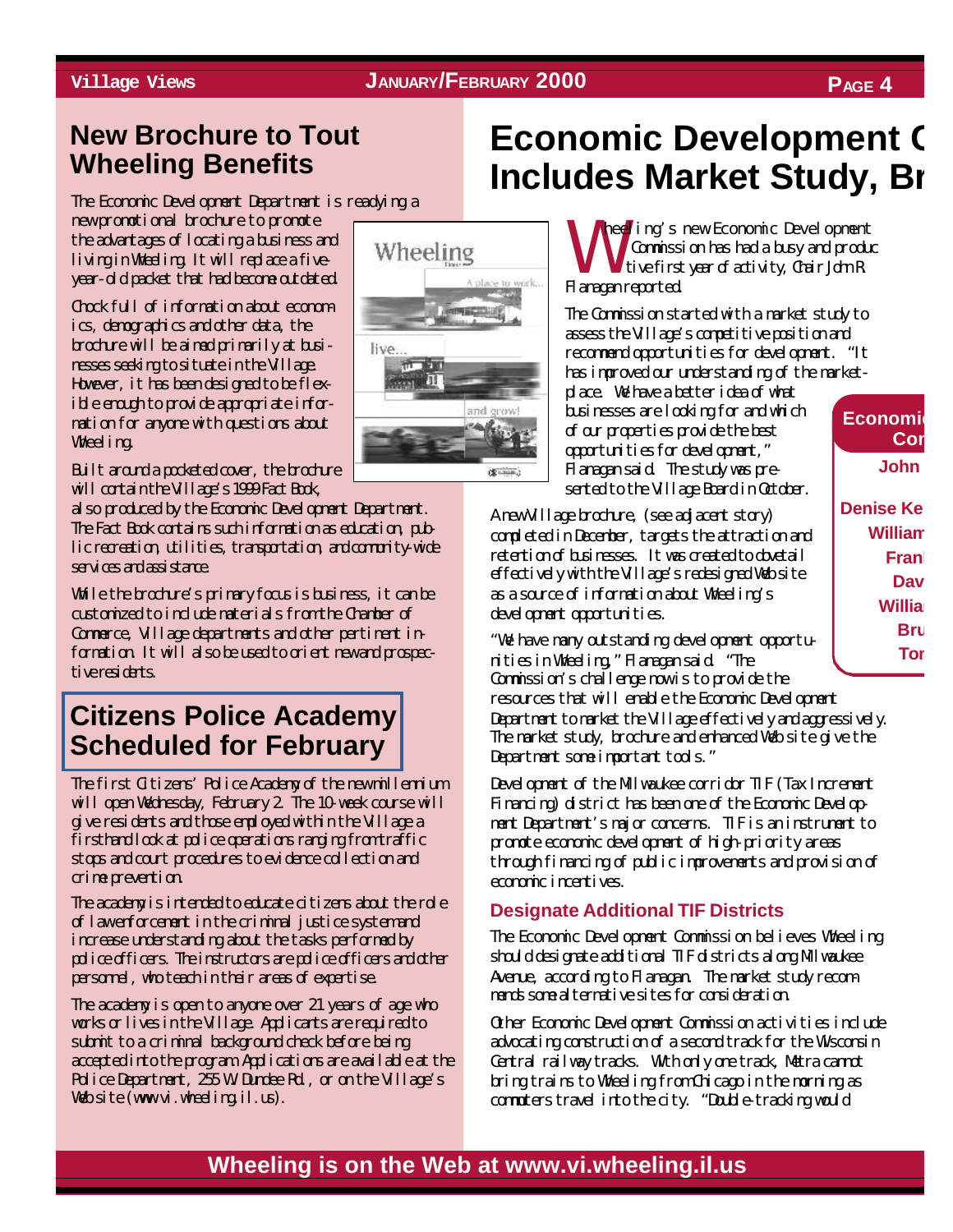## **mmission's Busy Year hure, Web Site Redesign**

enhance Wheeling's attractiveness to businesses drawing on Chicago's labor pool," Flanagan said.

Wheeling's many strengths as a site for economic development include its famous Restaurant Row, Palwaukee Airport and its proximity to O'Hare Airport and to major highway arteries I-294 and Route 53. In addition, the Village boasts a good infrastructure and a solid manufacturing base that provides job stability, according to William D. Whitmer,

Director of Economic Development.

**elopment ion agan Secretary genski gelo tch**

**tasek lor ber**

#### **Manufacturing Major Employer**

Manufacturing accounts for 49 percent of employment for Wheeling residents, compared to only 19 percent in Cook County as a whole, according to statistics from the Illinois Department of Employment Security quoted in the Village Fact Book prepared by the Economic Development Department. The Fact Book also pegs Wheeling's July 1999 unemployment rate at 3.3 percent, compared to 4.5 percent for metropolitan Chicago and 4.7 percent for Illinois. The Fact Book shows how Wheeling's share of the total property tax rate declined from 15.6 percent in 1988 to 9.0 percent in 1997.

"We have a very diversified middle-class economy here. Sometimes developers and businesses don't appreciate Wheeling's unique strengths. We are taking a proactive approach to the marketplace," said Whitmer.

Important developments during the year included Solo Cup Co.'s doubling of the size of its Wheeling factory, increasing employment to 200 from 100. Wheeling has 62 companies that employ 100 or more people, led by Tenneco Packaging, which employs 600 in three plant locations.

The addition of Tuscany restaurant and plans to create a culinary school called The French Culinary Experience will add to the reputation of Restaurant Row, where legendary chef Jean Banchet made news with his return to Le Francais in mid-1999.

## **Welcome New Business, New Business Owners**

The Village of Wheeling welcomes the following new businesses:

#### **New Businesses**

North American Jet, Inc.—Kenneth Ross, President, 1011 S. Wolf Rd., 808-0812, fixed-base operator, charter & maintenance services

Express Title & Payday Loans Inc.—Roman Sildelnikov, 251 F. Dundee Rd. #N/E, 215-4850, shorttermloans

Unidex Group Inc.—Jong H. Kim, 797 Glenn Ave., 215- 0300, distributor of packaging goods

XDX Innovative Refrigeration— David Wightman, 830 Seton Ctr., 279-2388, refrigeration equipment manufacturing

Nagano International Corporation—Yoshitaka Nagano, President, 150 Chaddick Dr., 537-0011, distributor of automotive metal fittings

VJ Industrial—Paul Janusz, 500 Harvester Ct., #1, 520- 4462, CNC machining, customer shower accessories, trophies

Corpnet Communications—Dima Kott, 307 S. Milwaukee Ave., #113, 532-7502, network sales

> Sleek Hair Beauty Salon—Coulam Khan, 850 S. Wheeling Rd., 293-2195

All-Tex Industrie<del>s S</del>teven Greenberg, 270 Larkin Dr., #B, 459-2000, distributor of fastener items

R&O Laundry Inc. doing business as Dirty Duds-Laurence Rudnick and Rodger O'Connell, 741-745 Dundee Rd., 808-9222

#### **New owner**

Jeffrey Lanes—Christine Latzke, 125 N. Wolf Rd., 537-5370

> Zapateria Leon—Ignacia Rodriquez, 1950 S. Walf Rd., 465-0574

#### **New location**

Walgreens–10 N. Milwaukee Ave.

## **Village Views JANUARY/FEBRUARY 2000 PAGE 5**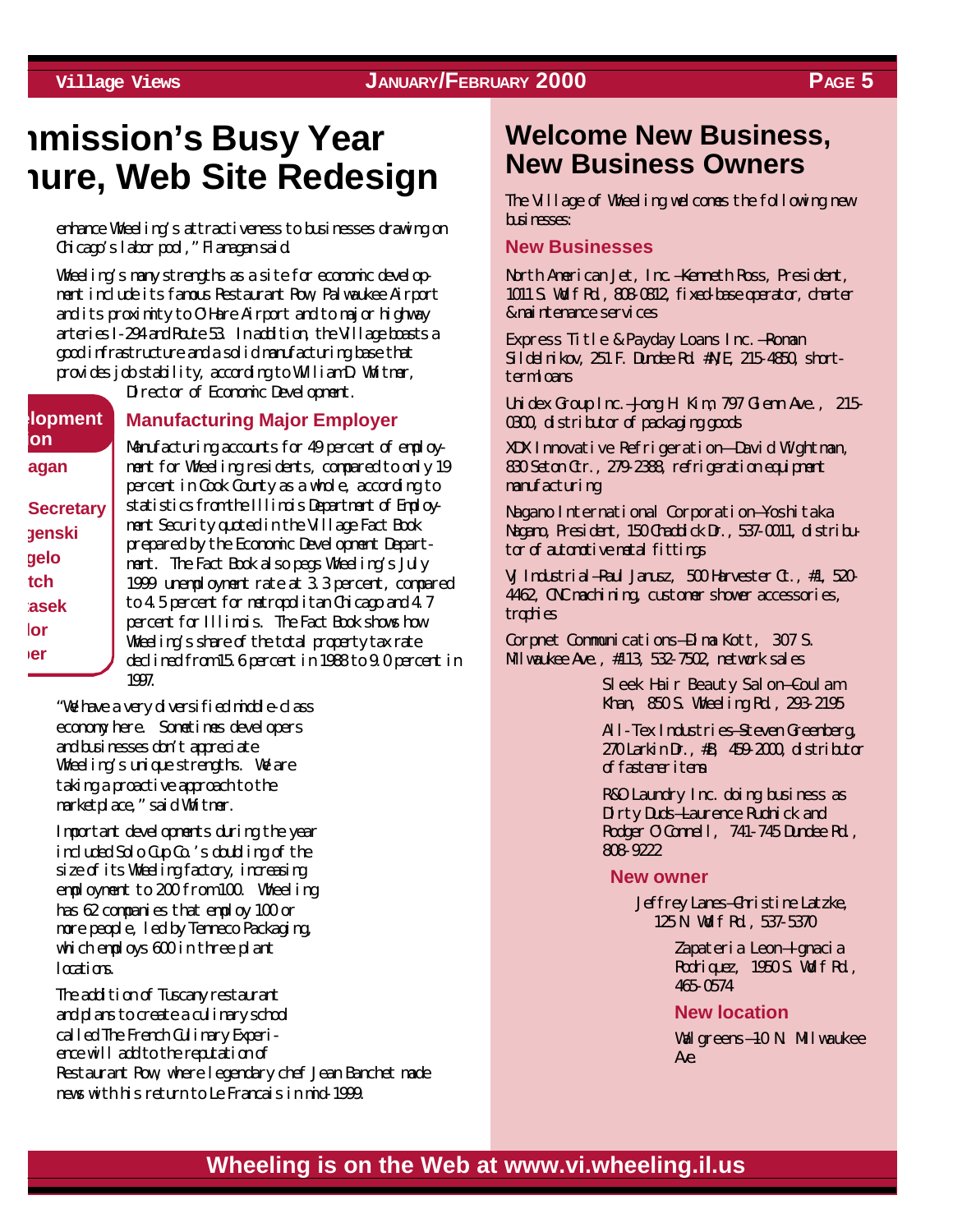#### **Village Views JANUARY/FEBRUARY 2000 PAGE 6**

 *"(IDOT)*

*redesigned the intersection to accommodate three lanes and permit more vehicles to pass through...this was the most effective approach to facilitate the large volumes*

*of vehicles..."*

# **Speak Out: Answers to Our [Most Frequently Asked Questions](http://wheelingil.gov/ReferenceDesk/FAQ.htm)**

What's on your mind? Each issue of Village Views contains a "Speak Out" form giving residents a vehicle to ask questions and obtain answers. The Village Manager or appropriate department heads personally respond to all questions and comments.

The following represent some of the questions and answers received in recent months. They are presented as having general interest to the community at large.

 $\downarrow$ , Why was the additional third lane installed on Dundee Rd. immediately west of Milwaukee Ave.? Motorists sometimes use it as a fast lane to beat other traffic.

 $\bf A$  As part of the widening of M lwaukee Ave., the Illinois Department of Transportation (IDOT)

**You Are Invited**

### **"Dancing to the Future"** presented by the Wheeling Special Events Committee

Dance to the majc of **Larry Bemben's Big Band Orchestra**

 $F_{\rm{c}}$ Edruary 13,  $7:30 \text{ p.m.}$  11:30 $\text{p.m.}$ Chevy Chase Country Club, Main Ballroom A buffet will feature a festive selection of a patizers, starting at 8pm

Tidets cost \$30 per person and will be on sale at Village Hall November 1-February 1. To order, mail your payment along with aself-athessed stampeden elepto

**Trustee Judy Abruscato, P.O.** *893F,* **Wheeling.**

Checks should be made payable to Village of Wheeling Special Events Committee. Tidets also may be purchased in person at Village Hall with cash, check or Discover Card A service dage applies to credit-card transactions. For more information call Trustee Abruscato **847-541-8783.**

redesigned the intersection to accommodate three lanes and permit more vehicles to pass through the intersection during each green phase of the traffic signals. Unfortunately, there are only two lanes to the east and west, meaning traffic must merge from three lanes to two. While this is not the ideal situation, IDOT determined this was the most effective approach to facilitate the large volumes of vehicles that use the intersection. After the roadway was opened, the Village encouraged additional signage and lane marking to clarify the merge.

Q. Is it legal for our condominium association to forbid us to park our commercial van in our driveway? They also tell us we cannot park our van in the street, only in the driveway.

The Wheeling Municipal Code bans parking on public streets between 2 a.m. and 6 a.m., and parking commercial vehicles in a residential district. The code also defines overnight parking restrictions within planned, multifamily developments. These ordinances apply to the entire Village, in addition to any rules in place for your condominium association.

Why don't landlords provide recycling facilities for their tenants?

 ${\bf A}$  The current waste-hauling contract provides for recycling but does not require it. Multifamily recycling is addressed, but it is implemented by the building management. We will work with your building management to develop a recycling program, if requested. It may also be helpful for you to direct your request to the management of your apartment complex.

Q. Who maintains the shoulders of Old MoHenry Rd. between Lexington and Elmhurst?

 $A$  As a state highway (Rte. 83), this area is the responsibility of the Illinois Department of Transportation. The Wheeling Public Works Department notifies IDOT about any problems that may arise. IDOT then schedules any required maintenance.

Q. What can be done to stop trains from blasting their horns after 10 p.m.?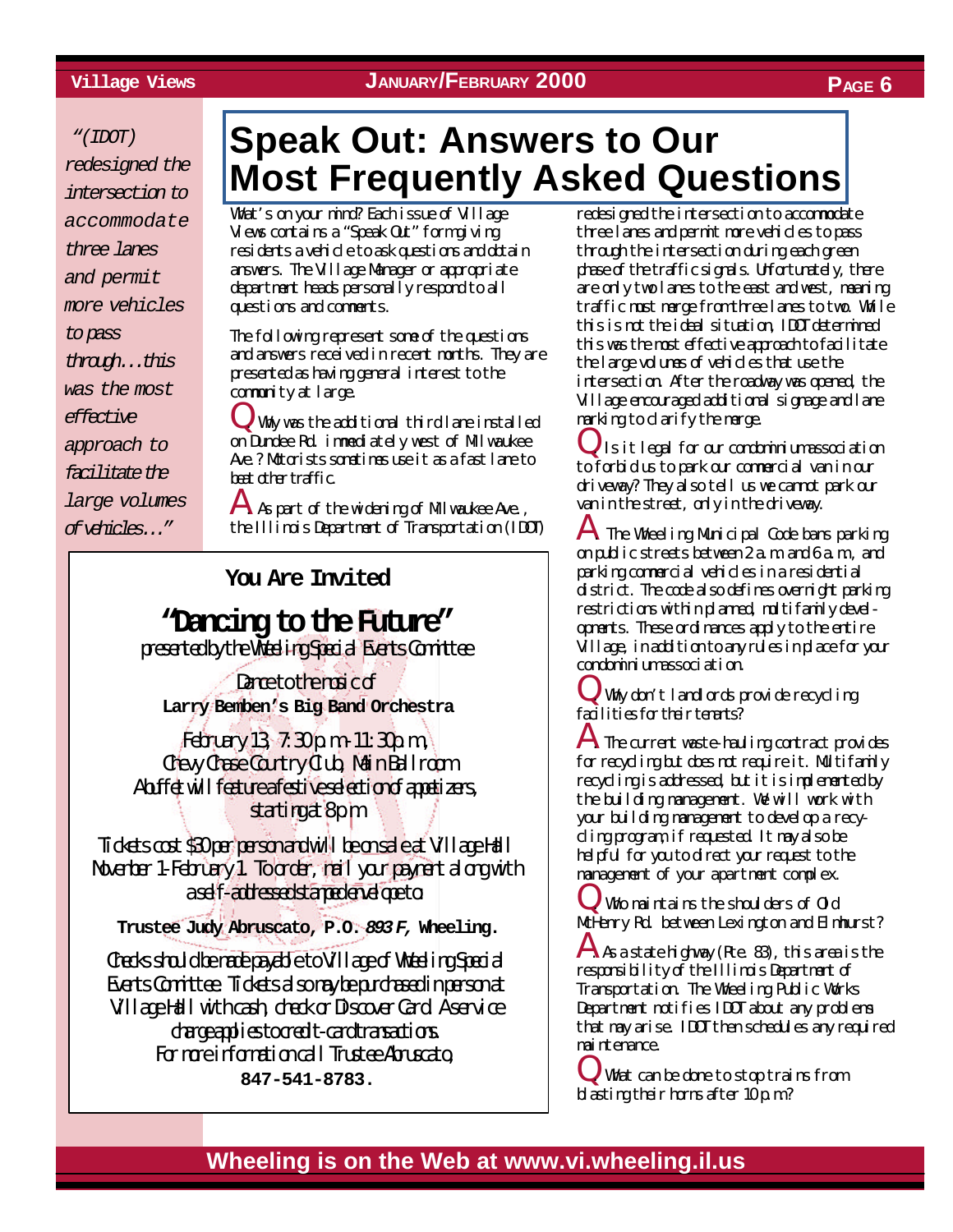#### **Village Views PAGE 7 JANUARY/FEBRUARY 2000**

## **Community Calendar**

*Residents are invited to attend public meetings of the following Village boards and commissions . Most meet in the Village Hall Council Chambers (unless otherwise noted).*

*Village Board — Mondays, 7:30 p.m.*

*Plan Commission — Second and fourth Thursdays of the month, 7 p.m.*

*Board of Health - Fourth Tuesday, every other month, 7 p.m.*

*Human Rights Commission — Third Tuesday of the month, Village Hall lunch room, 7:15 p.m.*

*Zoning Board of Appeals — Second Tuesday of the month, 7:30 p.m.*

*Senior Citizens Commission — Third Monday of the month, Pavilion Senior Center, 10 a.m.*

*Fire and Police Commission — Third Tuesday of the month, Fire Department Conference Room, 7 p.m.*

*Palwaukee Airport Commission — Third Wednesday of the month, Committee of the Whole meeting, 7 p.m., regular meeting, 8 p.m., Airport offices, 1020 South Plant Rd.*

*Economic Development Commission— First Tuesday of each month, 8 a.m. , Village Hall lunch room.*

*Board of Ethics — Third Thursday of the month in January, April, July and October, 7 p.m., south half of Village Hall lunch room.*

*Special Events Committee — Second Tuesday of each month, 7:30 p.m., Village Hall lunch room.*

 $\blacksquare$ 

**December 31 —** Village offices closed for

New Year's holiday.

**February 1 —** Last day to purchase tickets at Village Hall for "Dancing to

the Future." Call 541-8783

**February 2—** [Citizens Police Academy 10](http://wheelingil.gov/Services/Police/CitizensPoliceAcademy.htm) week course begins. Call 459-2632.

**February 13 —** "Dancing to the Future," Chevy Chase Country Club, 8 p.m.

**February 21 —** Village offices closed for Presidents Day.

**February 14 —** Happy Valentine's Day! *Dance to the music of Larry Bemben's Big Band Orchestra at "Dancing to the Future," February 13, 7:30 p.m.- 11:30p.m., Chevy Chase Country*

*Club, Main*

*Ballroom.*

A. The village of Wheeling has explored the possibility of regulating the sounding of train whistles in our community. While it appears that the Village could regulate the use of train whistles, doing so would incur significant potential liability should an accident occur at a grade crossing where train whistles are not sounded. As a result, the Village has chosen not to attempt to regulate the use of train whistles. The Wisconsin Central will be contacted regarding your complaint. In the past, the railroad has endeavored to eliminate unnecessary use of train whistles. However, because of the inherent danger associated with grade crossings, the train whistle must be sounded to some extent, even at night.

# **[SPEAK OUT](http://wheelingil.gov/ReferenceDesk/FeedbackForm.htm)**

Communicate with Wheeling elected officials and administrators. Your advice, suggestions, questions and opinions are appreciated and **will receive response.** Please complete this form, detach and return to: Village Manager, Village of Wheeling, 255 W. Dundee Road, Wheeling, IL 60090.

| Name                                                                                                                                    | Phone |
|-----------------------------------------------------------------------------------------------------------------------------------------|-------|
| <b>Address</b><br><u> 1989 - Andrea Barbara, amerikan personal di personal dengan personal dengan personal dengan personal dengan p</u> |       |
| Comment                                                                                                                                 |       |
|                                                                                                                                         |       |
|                                                                                                                                         |       |
|                                                                                                                                         |       |
|                                                                                                                                         |       |